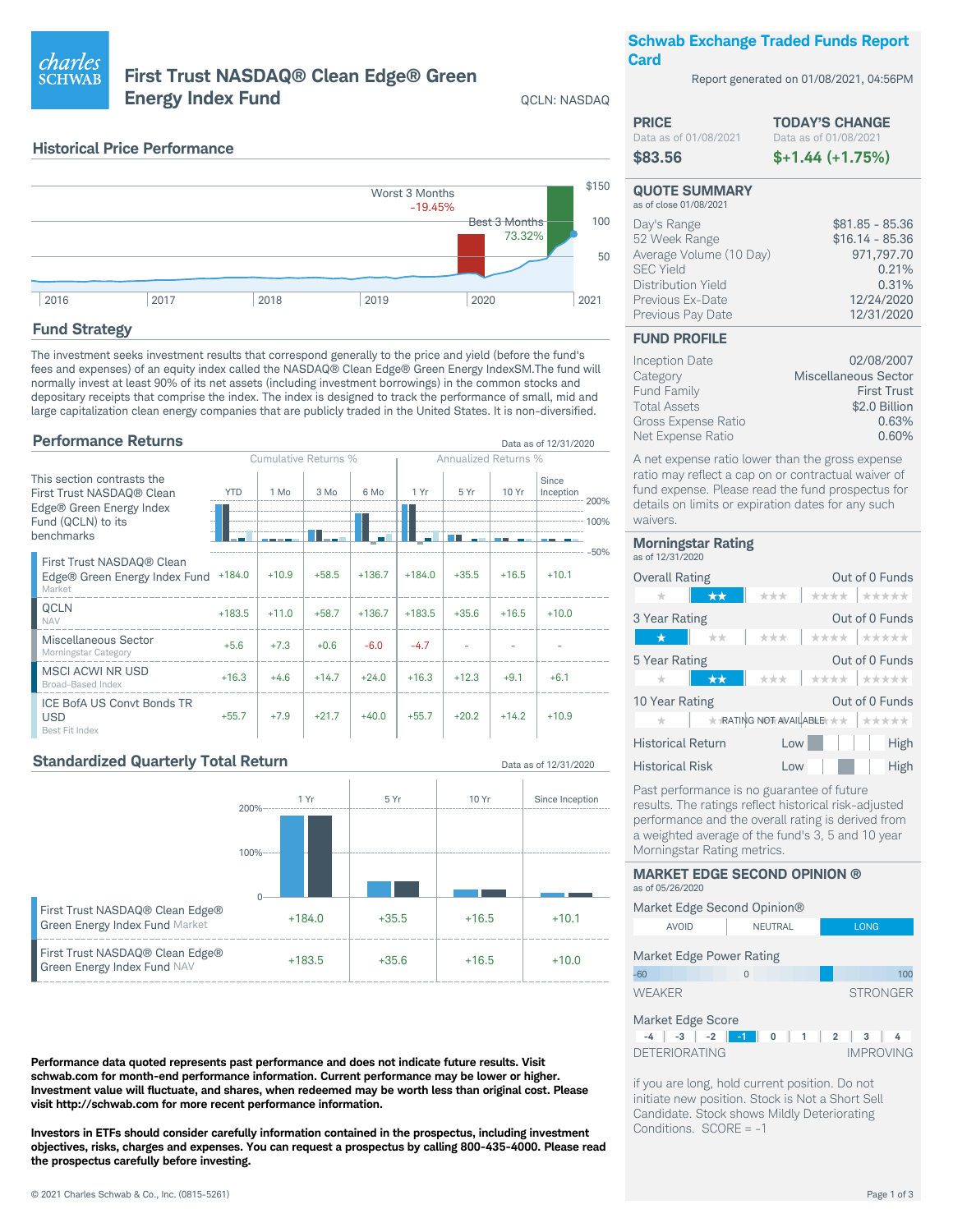#### © 2021 Charles Schwab & Co., Inc. (0815-5261) Page 2 of 3

## **First Trust NASDAQ® Clean Edge® Green Energy Index Fund** QCL

## **Cumulative Growth of \$10,000 Investment** Data as of 12/31/2020



This graph represents the growth of a hypothetical investment of \$10,000. It assumes reinvestment of dividends and capital gains, and does not reflect sales loads, redemption fees or the effects of taxes on any capital gains and/or distributions.

| <b>Tax Analysis</b>                        |            |         |                      |                          |          |                      | Data as of 12/31/2020 |                               |
|--------------------------------------------|------------|---------|----------------------|--------------------------|----------|----------------------|-----------------------|-------------------------------|
|                                            |            |         | Cumulative Returns % |                          |          | Annualized Returns % |                       |                               |
|                                            | <b>YTD</b> | 1 MO    | 3 MO                 | 6 MO                     | 1 YR     | 5 YR                 | <b>10 YR</b>          | <b>SINCE</b><br><b>INCEPT</b> |
| <b>Load Adjusted Total Returns</b>         | $+183.5$   | $+11.0$ | $+58.7$              | $+136.7$                 | $+183.5$ | $+35.6$              | $+16.5$               | $+10.0$                       |
| <b>SEC Pre-Liquidation Market Returns</b>  | $+183.3$   | $+10.9$ | $+58.4$              | $+136.6$                 | $+183.3$ | $+35.1$              | $+16.2$               | $+9.8$                        |
| <b>SEC Post-Liquidation Market Returns</b> | $+108.7$   | $+6.5$  | $+34.6$              | $+80.9$                  | $+108.7$ | $+29.7$              | $+13.9$               | $+8.4$                        |
| Tax Cost Ratio Market Returns              |            |         |                      | $\overline{\phantom{a}}$ | $+0.3$   | $+0.3$               | $+0.3$                |                               |

## **Rank Within Category For Annual Total Return %**

Data not available

*charles*<br>SCHWAB

### **Top Ten Holdings** as  $\frac{12}{30}$  as of 12/30/2020

Top 10 Holdings in QCLN 55.71% Category Average 53.56% Top 10 holdings are 55.71% of the total portfolio assets. The Miscellaneous Sector category average is 53.56%

| <b>Symbol</b> | <b>Company Name</b>          | <b>Industry</b>                | <b>Percent of Assets</b> |
|---------------|------------------------------|--------------------------------|--------------------------|
| <b>TSLA</b>   | Tesla Inc                    | Automobiles                    | 8.75%                    |
| <b>ENPH</b>   | <b>Enphase Energy Inc</b>    | Semiconductors &<br>Semiconduc | 8.06%                    |
| <b>NIO</b>    | NIO Inc ADR                  | Automobiles                    | 6.54%                    |
| <b>ALB</b>    | Albemarle Corp               | Chemicals                      | 5.85%                    |
| <b>SEDG</b>   | SolarEdge Technologies Inc   | Semiconductors &<br>Semiconduc | 5.59%                    |
| <b>PLUG</b>   | Plug Power Inc               | <b>Electrical Equipment</b>    | 5.46%                    |
| <b>RUN</b>    | Sunrun Inc                   | <b>Electrical Equipment</b>    | 4.32%                    |
| <b>CREE</b>   | Cree Inc                     | Semiconductors &<br>Semiconduc | 3.89%                    |
| <b>ON</b>     | <b>ON Semiconductor Corp</b> | Semiconductors &<br>Semiconduc | 3.74%                    |
|               | Brookfield Renewable Partne  | Independent Power &<br>Renewab | 3.51%                    |
|               |                              |                                |                          |

### Fund holdings subject to change and not a recommendation to transact in any security.

## **Schwab Exchange Traded Funds Report Card**

Report generated on 01/08/2021, 04:56PM

| LN: NASDAQ |  |
|------------|--|
|------------|--|

| <b>PRICE</b>                                  | <b>TODAY'S CHANGE</b> |
|-----------------------------------------------|-----------------------|
| Data as of 01/08/2021                         | Data as of 01/08/2021 |
| \$83.56                                       | $$+1.44 (+1.75%)$     |
| <b>PORTFOLIO OVERVIEW</b><br>as of 01/08/2021 |                       |
| <b>Total Number of Holdings</b>               | 45                    |
| Non-Diversified Portfolio                     | Yes                   |
| Portfolio Turnover                            | 26%                   |

Distinct Portfolio Yes

#### **SECTOR WEIGHTINGS** as of 05/01/2020

| <b>Sector Name</b>            | YTD Perf (%) % of Assets |      |
|-------------------------------|--------------------------|------|
| <b>Information Technology</b> | 0.0                      | 41.3 |
| Industrials                   | $+2.2$                   | 19.4 |
| Consumer<br>Discretionary     | $+2.4$                   | 17.1 |
| Utilities                     | $-1.4$                   | 11.3 |
| Materials                     | $+6.6$                   | 7.9  |
| Financials                    | $+5.1$                   | 1.8  |
| Energy                        | $+9.8$                   | 1.1  |
| Communication<br>Services     | $+1.4$                   | 0.0  |
| <b>Consumer Staples</b>       | $-1.2$                   | 0.0  |
| <b>Health Care</b>            | $+3.1$                   | 0.0  |
| <b>Real Estate</b>            | $-3.2$                   | 0.0  |

### **ASSET BREAKDOWN**

as of 12/30/2020

|                | % Long | $%$ Short | % Net |
|----------------|--------|-----------|-------|
| Domestic Stock | 84.74  | 0.0       | 84.74 |
| Non-US* Stock  | 15.14  | 0.0       | 15.14 |
| Cash           | 0.11   | 0.0       | 0.11  |

\*Non-US assets include assets without a specific country classification

|                  | <b>MARKET CAPITALIZATION</b> |
|------------------|------------------------------|
| as of 12/31/2020 |                              |

| Giant Cap  | 15.61% |
|------------|--------|
| Large Cap  | 0.82%  |
| Medium Cap | 53.61% |
| Small Cap  | 27.92% |
| Micro Cap  | 2.04%  |